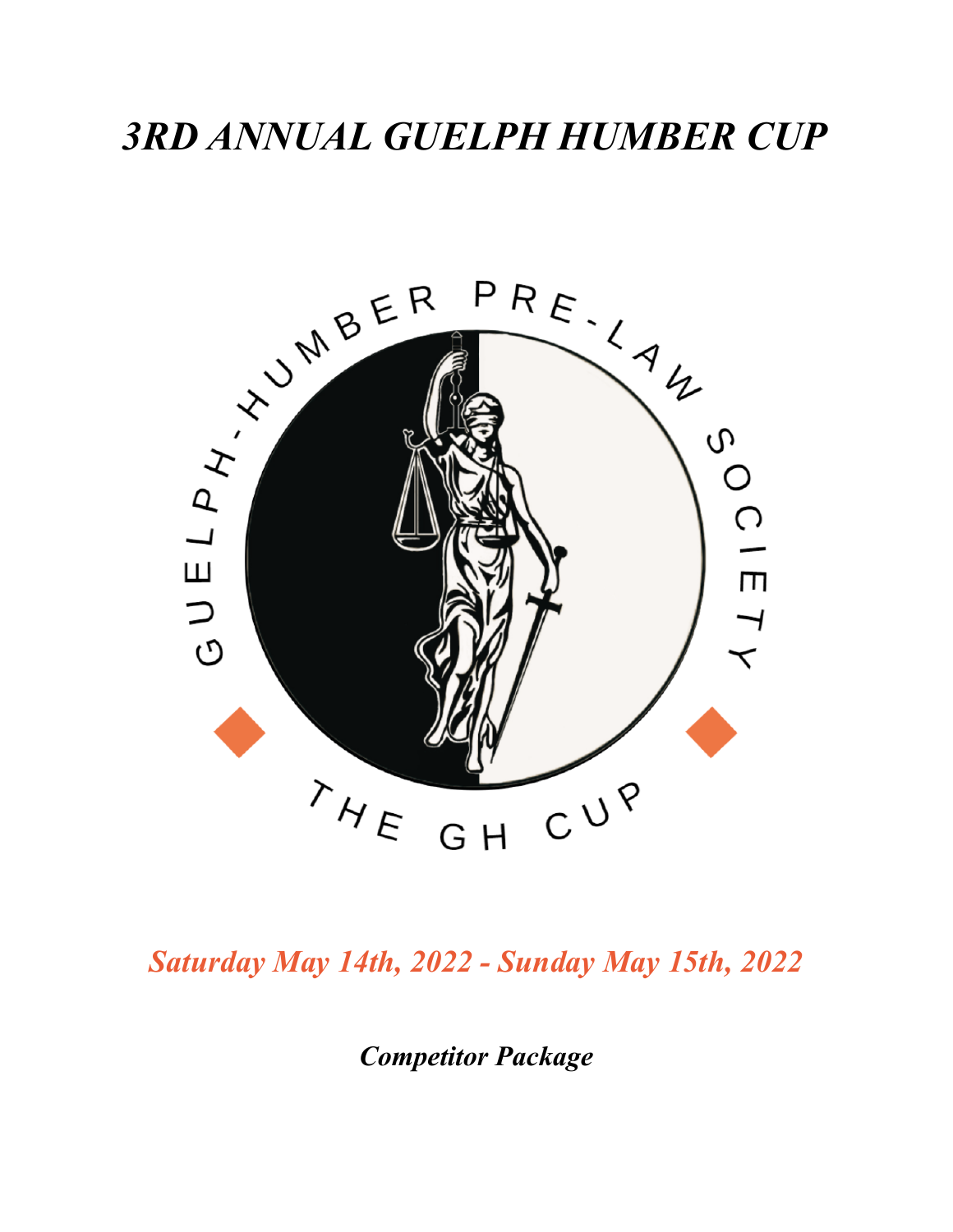# **Tournament Contacts**

GHPLS Email [ghpls@guelphhumber.ca](mailto:ghpls@guelphhumber.ca)

Jayme Milligan - Logistics Officer [jmilli01@guelphhumber.ca](mailto:jmilli01@guelphhumber.ca)

Allessandra Giorgi - Outreach Officer [agiorgi01@guelphhumber.ca](mailto:agiorgi01@guelphhumber.ca)

Omar Hassan - Operations Officer & *Event Day Contact* [ohassa01@guelphhumber.ca](mailto:ohassa01@guelphhumber.ca)

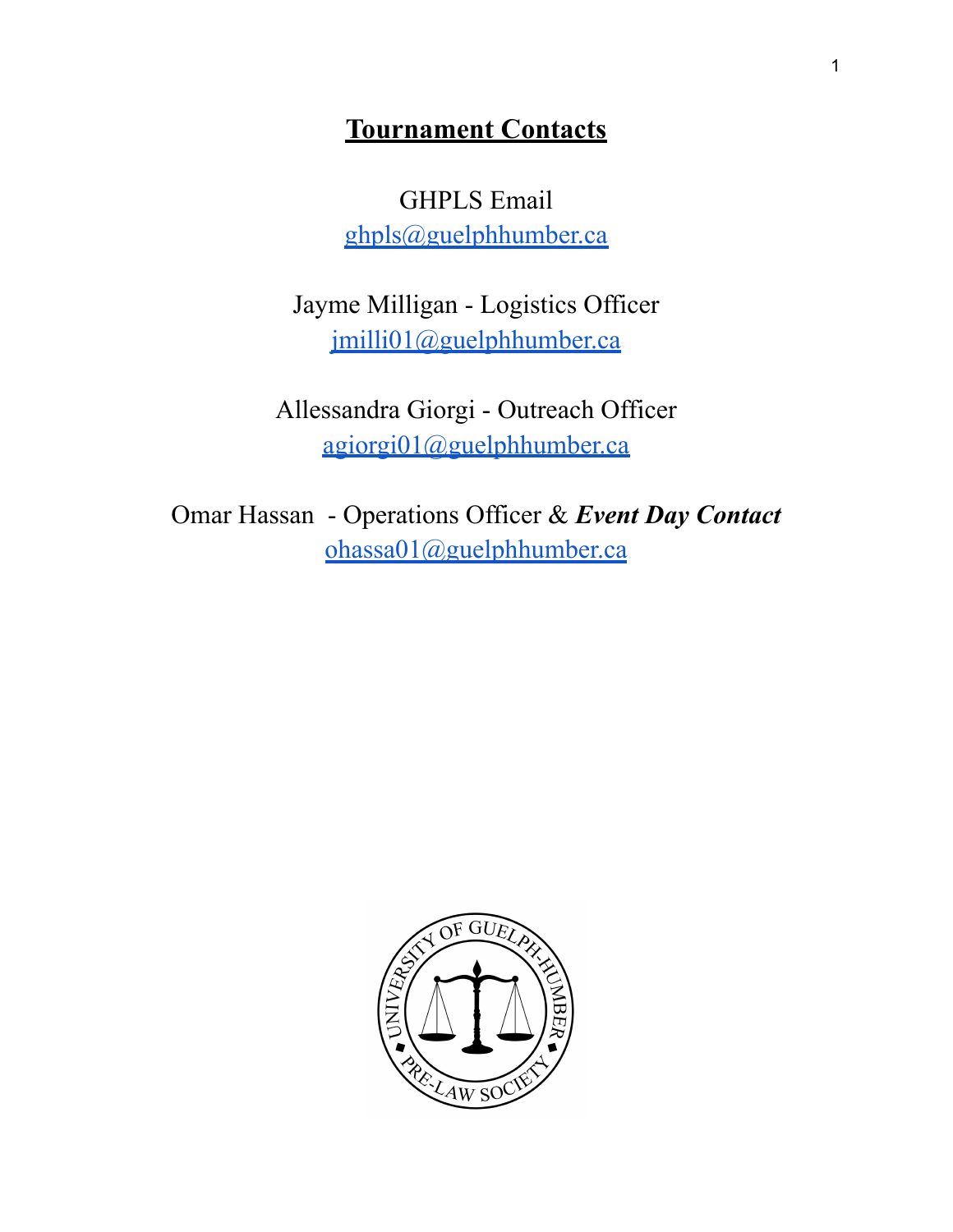# **Welcome to the 2022 GH Cup!**

Thank you for registering to take part in the 3rd annual GH Cup mooting competition! We truly hope you are looking forward to the competition just as much as we are. In the package below you will find all the relevant information needed for the weekend of the competition, some tips and tricks for success, as well as a case memo!

#### **Itinerary**

The GH Cup will take place via zoom on Saturday May 14th 2022 and Sunday May 15th 2022. All competitors and judges will be required to check in on zoom between 8:00am-8:30am EST on Saturday May 14th, 2022. Failure to check in will result in automatic disqualification.

There will be a total of four (4) non-elimination, preliminary rounds on Saturday May 14th. Depending on the number of competing teams, the top 8 teams will proceed to Day 2 on Sunday May 15th.

Below you can find a breakdown of the anticipated schedule of events. Please note these times are an estimate, and while the GH Cup steering committee is committed to ensuring the schedule is adhered to, delays can happen.

#### **Saturday May 14th, 2022:**

8:00am-8:30am: Check In 8:30am-8:55am: Opening Remarks and Judges Brief 9:00am-10:00am: ROUND 1 10:10am-11:10am: ROUND 2 11:10am-11:45am: Lunch Break 11:55am-12:55pm: ROUND 3 1:05pm-2:05pm: ROUND 4

#### **Sunday May 16th, 2022**

10:00am-10:30am: Check In 10:40am-11:40am: QUARTER FINALS 11:50am-12:50pm: SEMI FINALS 12:50am-1:30pm: Lunch Break 1:45pm-2:45pm: FINALS 2:45: Awards Ceremony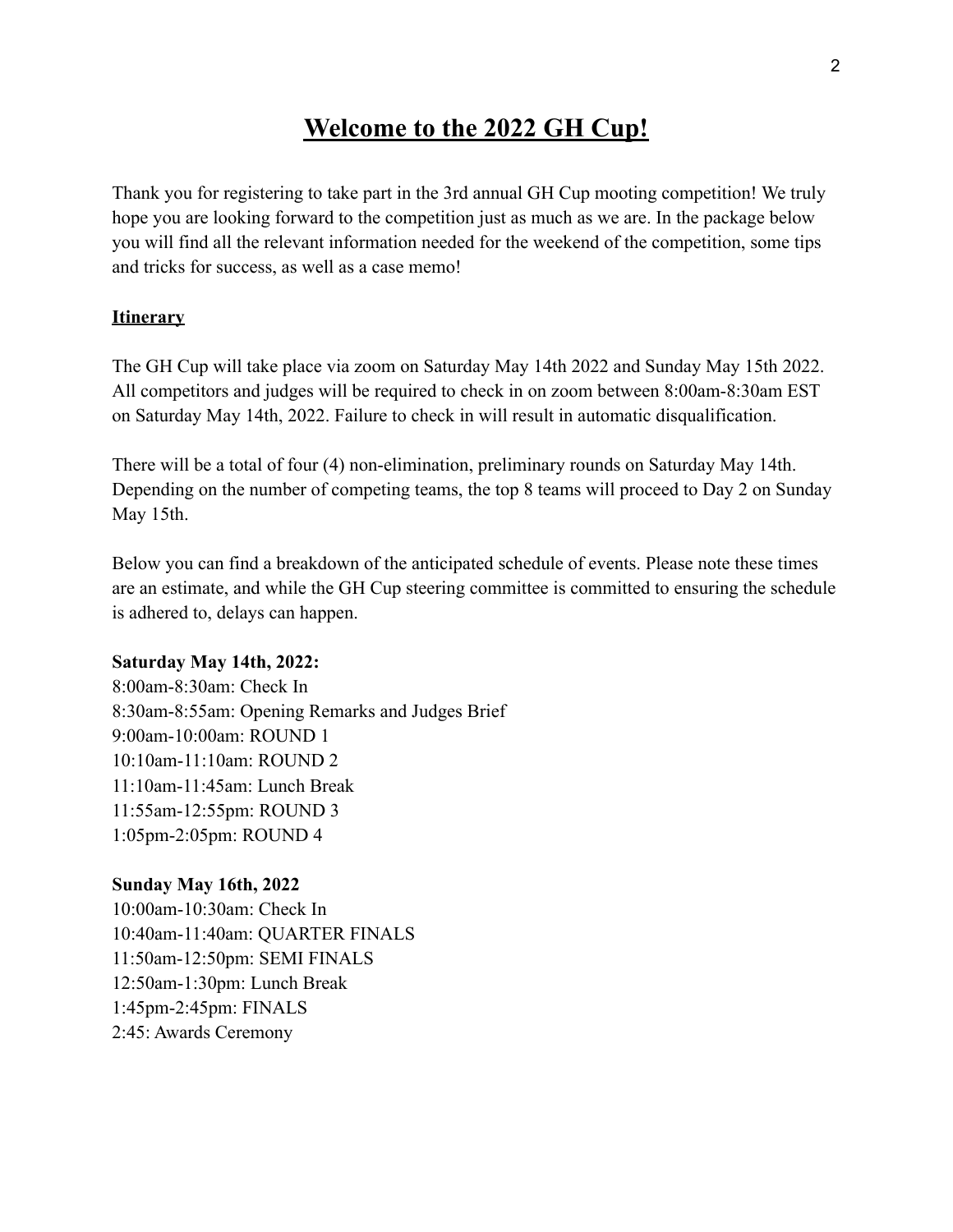#### **Competition Format**

Each team will consist of two (2) speakers. Each speaker will have 8 minutes to make submissions, for a total of 16 minutes per team. The Appellant may exercise a 1 minute right of reply if they choose. You may divide the issues however you see fit, keeping in mind the time restrictions that are in place, and the recommendations in the issue section below. Be sure to prepare for both sides, as each team will present for both the Appellant and the Respondent.

Each team is guaranteed to participate in 4 rounds during day 1, ideally twice for Appellant and twice for Respondent. However, in the face of unforeseen scheduling conflicts, we can only guarantee that each team will present each side at least once within their 4 rounds.

There will be no in-room moderators on day 1. Judges will keep time, and we encourage you to self time as well. Day 2 will feature in-room moderators with visual time sheets.

Day 2 will be open to spectators. The GH Cup steering committee will screen spectators, and place them into the appropriate room. Please advise any spectators you invite to keep their cameras and microphones off. Additionally, the final round on day 2 will be recorded, and later uploaded to YouTube.

#### **General Guidelines:**

- Competitors should be dressed in business attire.
- Standing will not be required during presentation of submissions.
- Competitors are advised to not include any outside research or information, unless it can be considered common knowledge.
- You must finish at the end of your 8 minutes, unless granted a moment of indulgence.

#### **Mooting Virtually:**

- Pre-plan where you will present from on competition day. Ensure the lighting is balanced, your microphone and camera work, and your space is clean.
- Ensure to mute your microphone when not presenting.
- Be mindful of any background noise that may cause an interference when presenting such as shuffling of papers.
- Should there be connectivity issues during your submission, please make your way back into the main room once reconnected. Don't panic, you will be able to proceed once you are logged back in.
	- That being said, judges may ask your partner to proceed with their submission in the interim, so enter the courtroom quietly. Prepare accordingly should you or your partner have connectivity issues.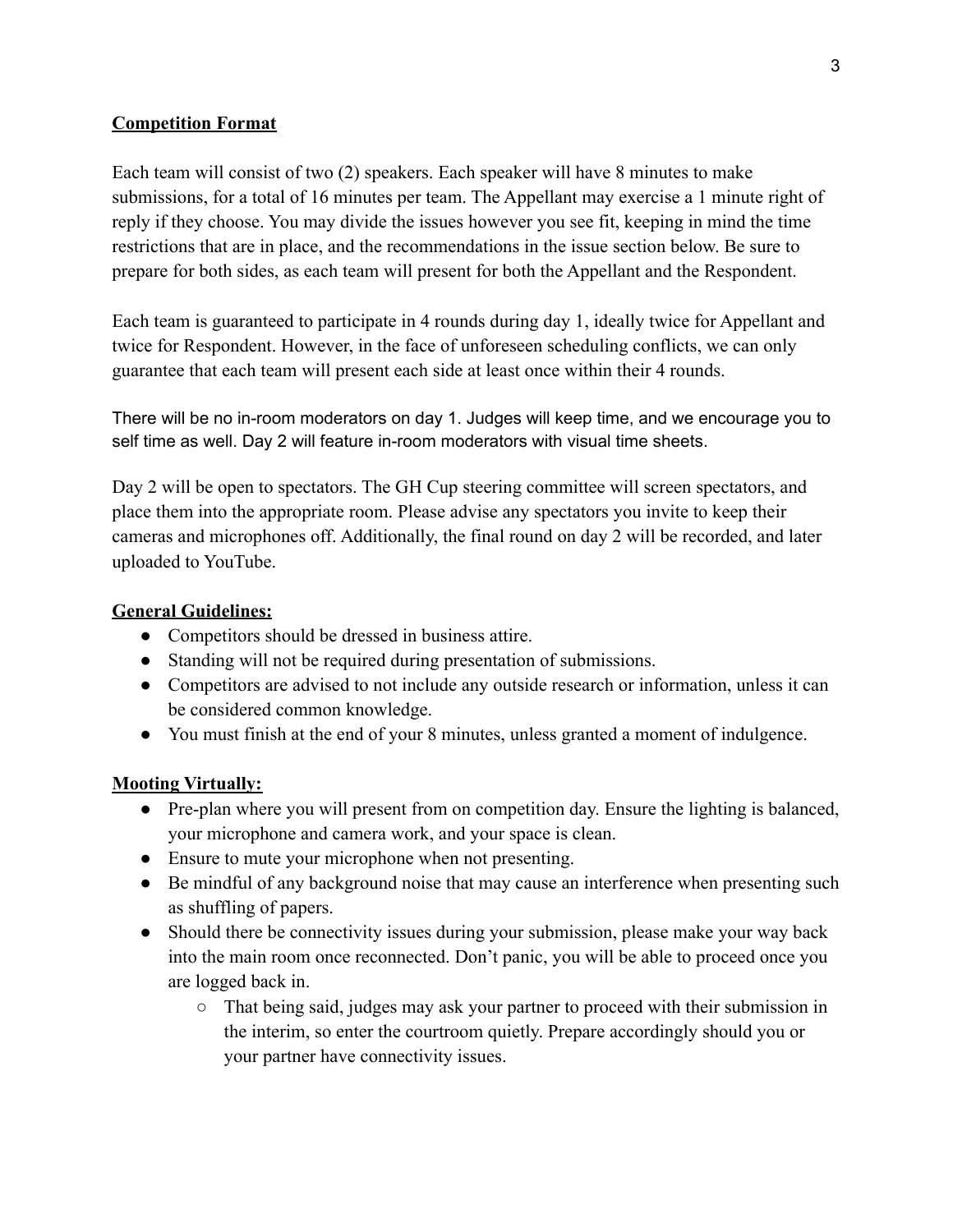#### **Style Tips**

- $\bullet$  Address the judges as "Justice(s)"
- Address opposing counsel as "my friends" or "our friends"
- Address your partner as "my co-counsel" or "my colleague"
- Your points are not arguments, they are "submissions"
- Avoid usage of phrases such as "I think", "I feel", or "I believe". Instead try "I submit", or go straight into your point.
- Competitors should be respectful of the judges and fellow competitors. At no point should you interrupt anyone else. Judges however will interrupt you to ask questions. Make sure to pause and listen, then proceed to answer.
- The best mooters do not lecture or talk at judges, but rather engage them in conversation. Your job as a competitor is to convince the judges of your position. Pay close attention to whether a judge is being successfully persuaded or not, and adjust accordingly.
- Speak SLOWLY! There is a lot of information for the judges to take in and speaking quickly can hinder your ability to accurately present your submissions.
- Coordinate with your partner. Your submissions should be complementary.
- The roadmap is your introduction. It steers your entire submission, and allows the judges to follow your points.
- Maintain eye contact! It's easy to forget to engage with the judges in a virtual moot, be careful to not read directly off your screen
- Be mindful of strong language. Using softer language makes your submission more credible

#### **Example of successful virtual mooting:**

2021 Osgoode Cup Final Round: <https://youtu.be/Ck8Ctq3weGc>

# **We encourage competitors to follow @GHPLS on Instagram to stay up to date on all things GH Cup.**

# **On behalf of the 2022 GH Cup Steering Committee, we look forward to seeing you all at the competition! GOOD LUCK!**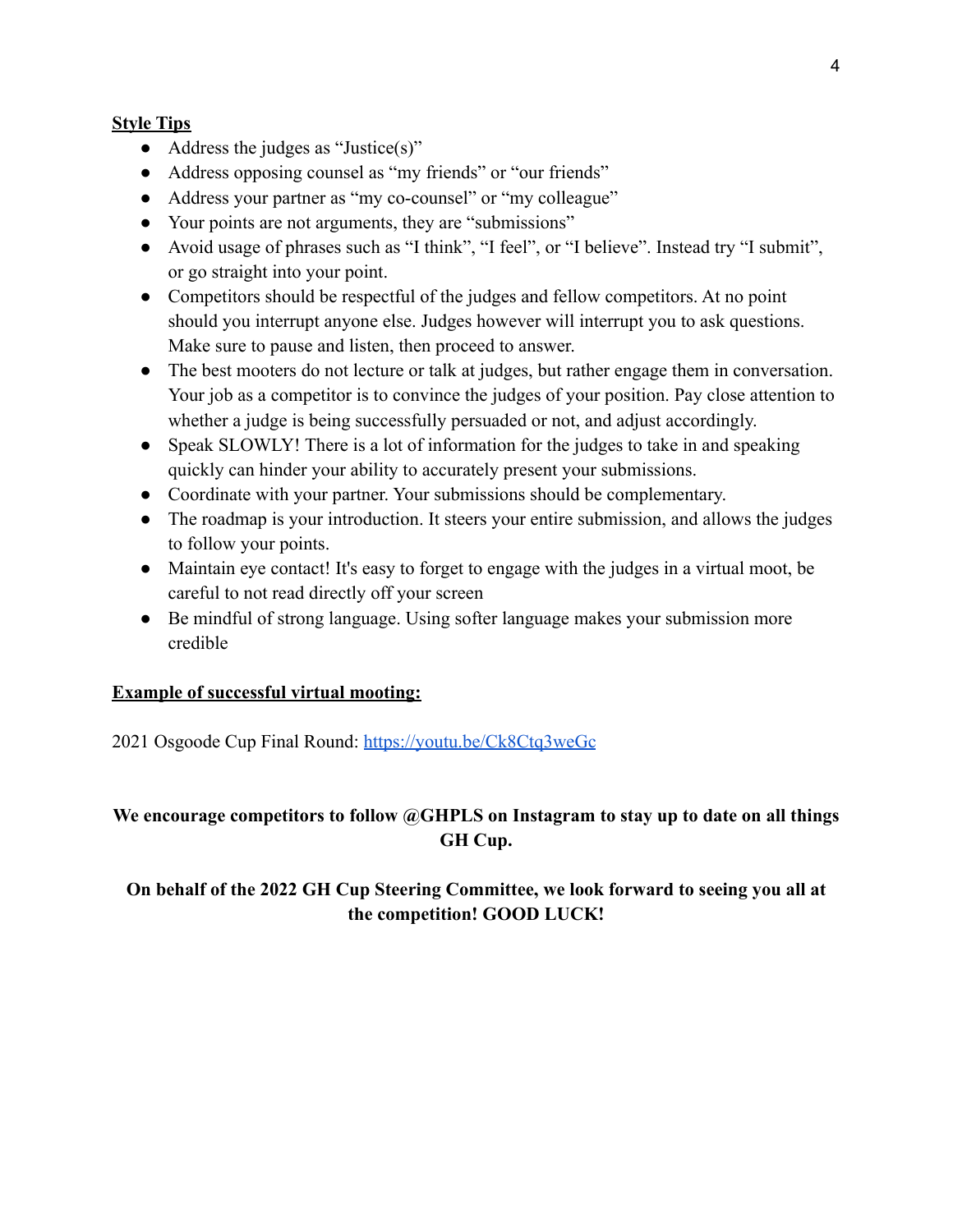#### **Case Memo: 2022 GH Cup**

*[Ward v. Quebec](https://scc-csc.lexum.com/scc-csc/scc-csc/en/item/19046/index.do)*

#### **Introduction:**

The Case to be mooted at the 2022 GH Cup is *Ward v. Quebec (Commission des droits de la personne et des droits de la jeunesse),* 2021 SCC 43 *("Ward").* The Appellant team will represent Quebec and the Respondent team will represent Mr. Ward.

# **Facts:**

- From 2010-2013 Mike Ward, a professional comedian, gave a show which included a routine mocking public figures in Quebecs artistic community.
- One of these figures was Jeremy Gabriel, a public figure with a disability. Gabriel was a minor at the time of the events alleged against Ward, and had a successful career as a singer.
- Following the routine, Ward also posted a video to his website in which he made further comments about Gabriel. Both the live show and the video mocked Gabriel's physical characteristics.
- Gabriel's parents filed a complaint against Ward with the Commission des droits de la personne et des droits de la jeunesse ("Quebec Commission") who then asked the Human Rights Tribunal to find that Ward had interfered with Gabriel's right to full and equal recognition of his right to the safeguard of his dignity, contrary to ss. 4 and 10 of the Quebec Charter
- Ward claimed he had chosen Gabriel not because of his disability, but because of his status as a public figure in Quebec, and was merely exercising his right to freedom of expression under s. 3 of the Quebec Charter

# **Judicial History:**

Quebec Human Rights Tribunal:

- Tribunal found that all elements of *discrimination* under the Quebec Charter were established
- Tribunal rejected Wards defense based on *Freedom of Expression*
- Ward appealed this decision

# Court of Appeal:

- Majority dismissed Ward's appeal
- Stating the tribunal could conclude that there was discrimination
- Ward's comments were not justified by Freedom of Expression

# Supreme Court of Canada:

- Ruled in favour of Ward.
- The Quebec Commission des droits de la personne et des droits de la jeunesse appeals this decision to the Supreme Court of Guelph-Humber.